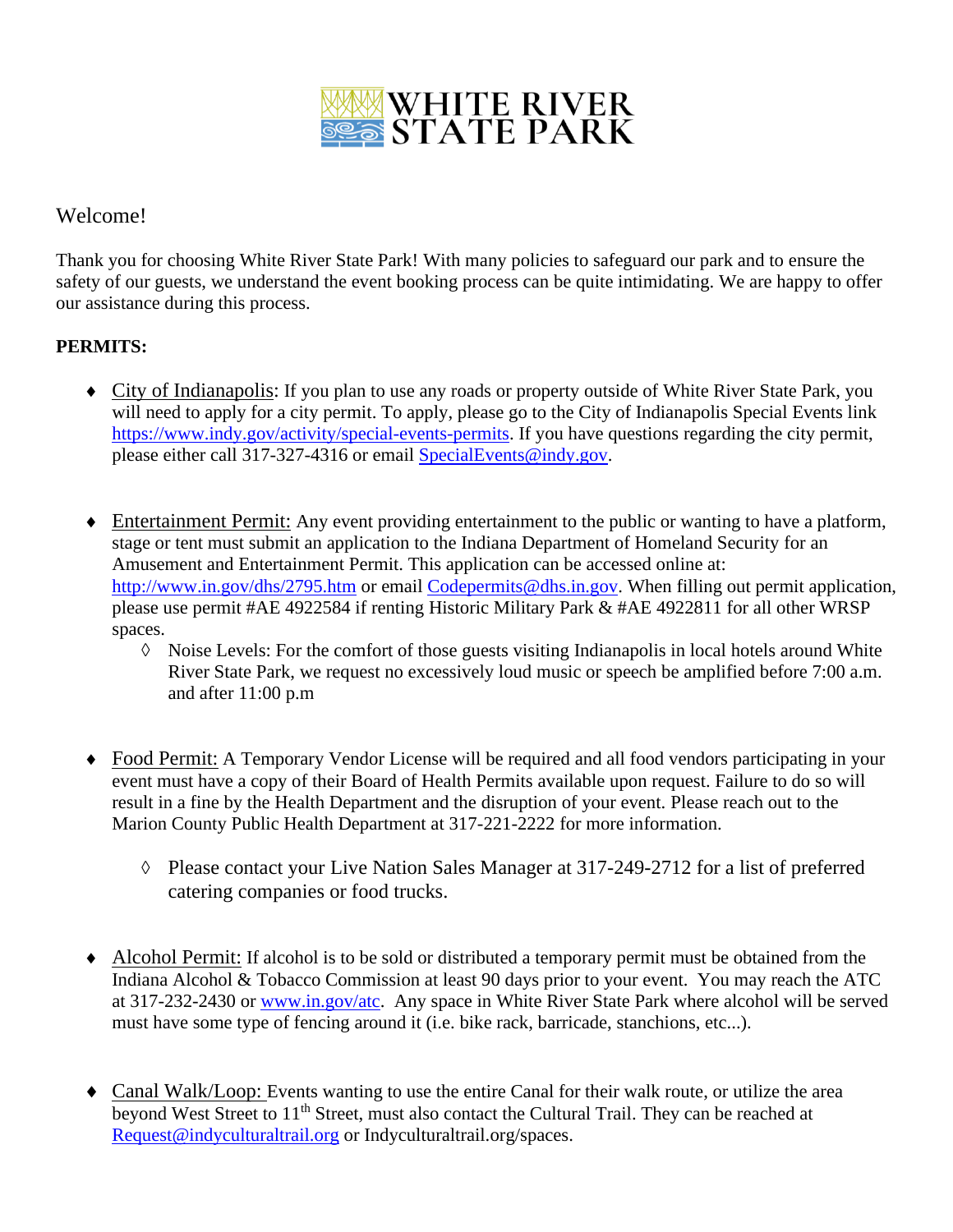### **WHITE RIVER STATE PARK BOOKING PROCESS:**

- Application: A completed and signed application gives you a 15 day hold on our calendar. During this time, you'll be given an invoice which will include the due date of your rental payment.
- Damage deposit**:** You will be required to provide a credit card to have on file for the damage deposit no later than 30 days out from event.
- Certificate of Insurance: No later than 30 days out from your event, we require your certificate of insurance. All requirements for this certificate of insurance can be found on page 8. **The certificate of insurance is mandatory and there are no exceptions to this. Events that do not provide a certificate of insurance will not be permitted to have their event at White River State Park.**

*Events must submit all necessary documents and payment at least 30 days prior to event date to avoid premium rental pricing. If approved, events booked 15-30 days out from event date may incur an additional 25% price increase, 8-14 days out a 50% increase and 1-7 days out a 75% increase.*

- Logistics meeting/walk-through: We require a walk through with the Park's Events Team a **minimum** of two weeks prior to your event. During the walk through we will review Park policies and procedures, discuss on-site logistics and event details, as well as answer any questions you may have. Any first time event at White River State Park is required to have a site visit months in advance of their event, as well as a walk through a minimum of two weeks prior to event.
- Keep it clean**:** We need your help to keep the Park clean. Events are responsible for all trash removal and any damages created by the event, or its vendors, on Park property. Before leaving please return the spaces(s) to their original order. WRSP may approve an event to utilize  $\frac{1}{4}$  of their dumpster or possibly rent ½ of the dumpster to the event**.**

Additional information regarding White River State Park guidelines/policies are located on page 10.

White River State Park, Live Nation and selected partners reserve the right to have a presence at a mutually agreed upon location at any public event to inform guests of the many attractions at the park. Confirmation of this will be determined at the walk through prior to your event.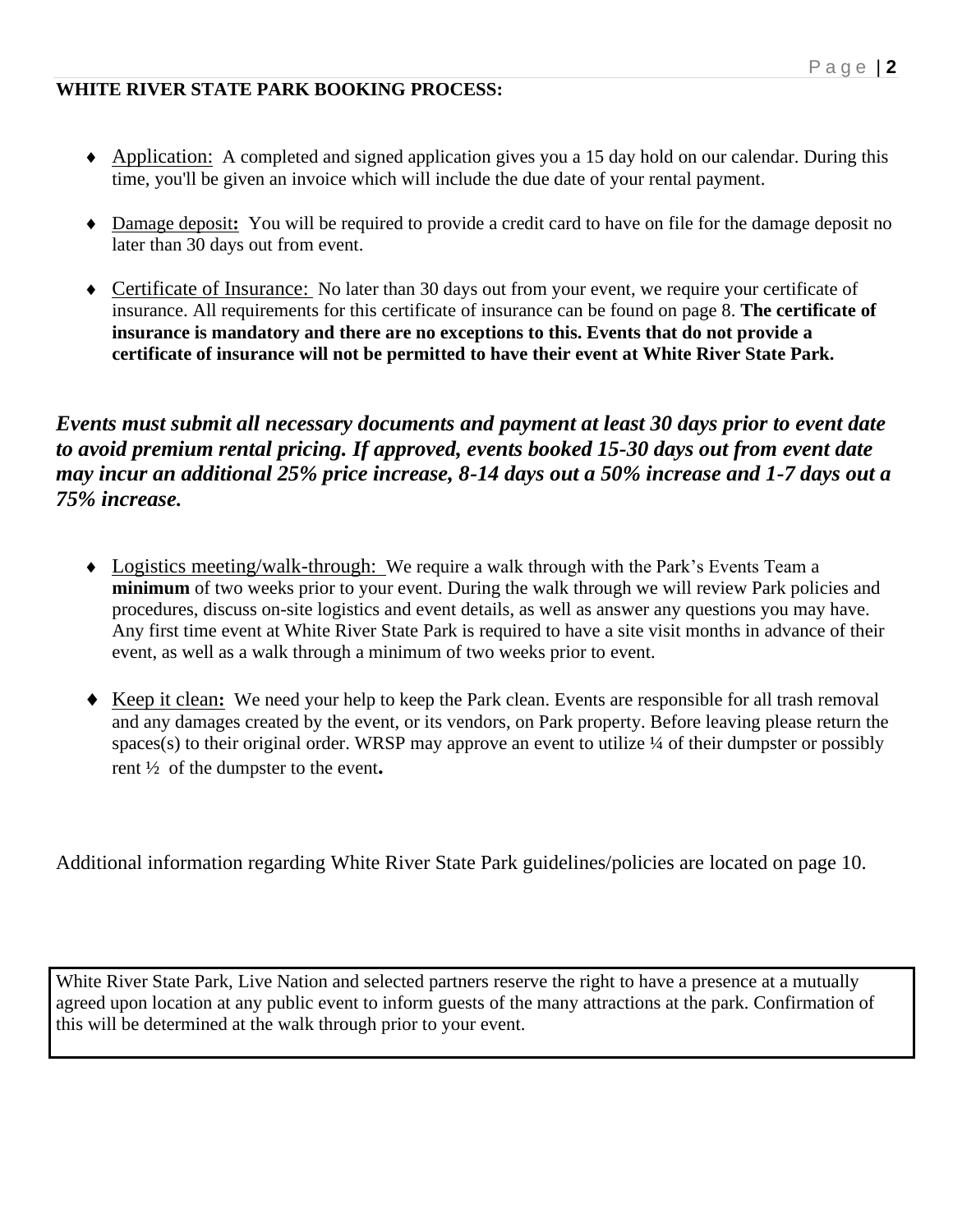# **Location Rental Fees**

| <b>Flat Fee-rate locations:</b> |  |
|---------------------------------|--|
|---------------------------------|--|

| <b>Spaces</b>                                  | <b>Full Day Use</b> | <b>Damage Deposit</b> | Half Day (4 hr.) Use |
|------------------------------------------------|---------------------|-----------------------|----------------------|
| CP Amphitheatre Only                           | \$1,250             | \$750                 | Inquire              |
| <b>Celebration Plaza Only</b>                  | \$2,500             | \$1,000               | Inquire              |
| Celebration Plaza/ Amphitheatre                | \$3,000             | \$1,750               | Inquire              |
| The Oval                                       | \$1,250             | \$750                 | Not available        |
| Pumphouse Amphitheatre                         | \$500               | \$500                 | Not available        |
| Pumphouse Island                               | \$550               | \$500                 | Not available        |
| Museum Lawn                                    | \$1,000             | \$750                 | Inquire              |
| Old Washington St. Bridge                      | \$2,250             | \$1,000               | Inquire              |
| <b>Waterfront Pavilion</b>                     | \$1,000             | \$750                 | Inquire              |
| <b>Bison Plaza</b>                             | \$550               | \$500                 | Not available        |
| Promenade Amphitheatre                         | \$500               | \$500                 | Not available        |
| Children's Maze                                | \$550               | \$500                 | Not available        |
| <b>Locust Grove</b>                            | \$550               | \$500                 | Not available        |
| <b>Canal Elbow</b>                             | \$250               | \$500                 | Not available        |
| Canal/Butterfly Wall                           | \$250               | \$500                 | Not available        |
| Restrooms/family restrooms *                   |                     |                       |                      |
| <b>Historic Military Park at WRSP</b>          |                     |                       |                      |
| Military Park at White River-Full              | \$4,000             | \$3,000               | Not available        |
| Military Park quadrant North                   | \$1,500             | \$800                 | Not available        |
| Military Park quadrant South                   | \$1,500             | \$800                 | Not available        |
| Military Park quadrant East with Shelter       |                     |                       |                      |
| House (open air/covered structure)             | \$1,750             | \$800                 | Not available        |
| Shelter House restrooms *                      |                     |                       |                      |
| Military Park quadrant West                    | \$1,500             | \$800                 | Not available        |
| *Contact your Live Nation Sales Manager for    |                     |                       |                      |
| info.                                          |                     |                       |                      |
| Photo Shoots/Filming throughout park**         | \$50/hour           |                       |                      |
| ** location rental may be needed if setting up |                     |                       |                      |
| event gear in one location.                    |                     |                       |                      |
| Drones are not permitted without approval      |                     |                       |                      |

If interested in renting the TCU Amphitheater at WRSP for your special event, please contact Caroline Meyers at CarolineMyers@LiveNation.com.

# **Additional Fees**

Attendance Values: Please note that over the following attendance values, surcharges will be applied.

| <b>Attendance Surcharge</b> | Fee     |
|-----------------------------|---------|
| $5,000 - 7,500$             | \$500   |
| $7,501 - 10,000$            | \$750   |
| $10,001 - 15,000$           | \$1,000 |
| $15,001 - 25,000$           | \$1,500 |
| $25,001 - 40,000$           | \$2,500 |
| $40,001 - 60,000$           | \$4,000 |
| 60,001 & Over               | \$5,000 |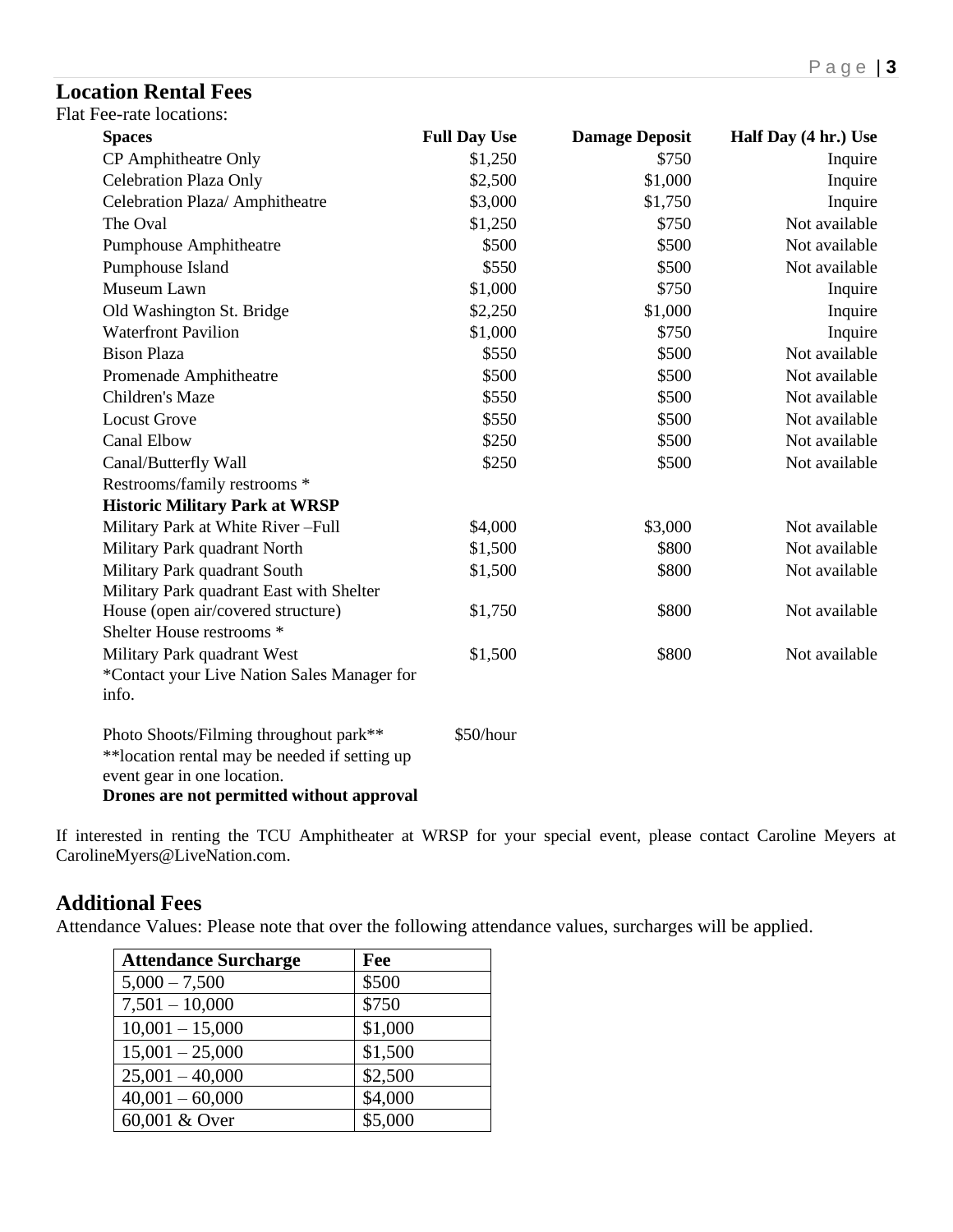**Run/Walk Course Attendance Based Rental** (River Promenade, West Sidewalk Path, Old Washington Street Bridge, East Sidewalk Path, Old National Road, Canal Walk, Urban Wilderness Trail, White River Trail). Using routes outside of WRSP may incur additional pricing. Tents, port-o-lets & event gear set-ups require an additional rental of one of the flat fee rental spaces.

|         | <b>PROJECTED</b>  | <b>DAILY RENTAL FEE</b> |                | <b>DAILY DAMAGE</b> |
|---------|-------------------|-------------------------|----------------|---------------------|
|         | <b>ATTENDANCE</b> |                         |                | <b>DEPOSIT</b>      |
|         |                   | <b>For Profit</b>       | Not-for-Profit |                     |
| Minimum | <b>Maximum</b>    |                         |                |                     |
|         | 250               | \$250                   | \$100          | \$200               |
| 251     | 500               | \$350                   | \$200          | \$250               |
| 501     | 1,000             | \$1,000                 | \$500          | \$500               |
| 1,001   | 3,000             | \$1,500                 | \$750          | \$750               |
| 3,001   | 5,000             | \$2,000                 | \$1,000        | \$1,000             |
| 5,001   | 10,000            | \$2,500                 | \$2,000        | \$1,500             |
| 10,001  | 20,000            | \$3,000                 | \$2,500        | \$2,000             |
| 20,001  | 40,000            | \$3,500                 | \$3,000        | \$2,500             |
| 40.001  | Over              | \$4,000                 | \$3,500        | \$3,000             |

- Load-in & Load-out days are 50% of base daily rental (for flat fee rental spaces). The fee for loadin/out days apply when any event related item\* is brought into the park before the event day or still remains on-site following the event day. **A representative from the event must be on-site for any load-in and load-out of event gear.** \*An event related item refers to **anything** used for and during the event (equipment, dumpster, tents, port-o-lets, generators, etc...)
- Any space used as storage by an event that was not listed as a rented space on invoice, or approved by WRSP, will be charged and taken out of the events damage deposit.
- A \$50 per hour per staff member charge will be deducted out of damage deposit if cleanup or repairs of any event related space(s) and/or routes are not performed by the event.
- On non-concert days, the permanent restrooms located behind the Visitors Center may be available for rent. Please contact your Live Nation Sales Manager for information and pricing.

**It is mandatory all events announce, advertise, etc... that their event is located at White River State Park (not just the name of the rented space). For example, if your event is in Military Park, you must list the event location as Military Park at White River State Park.**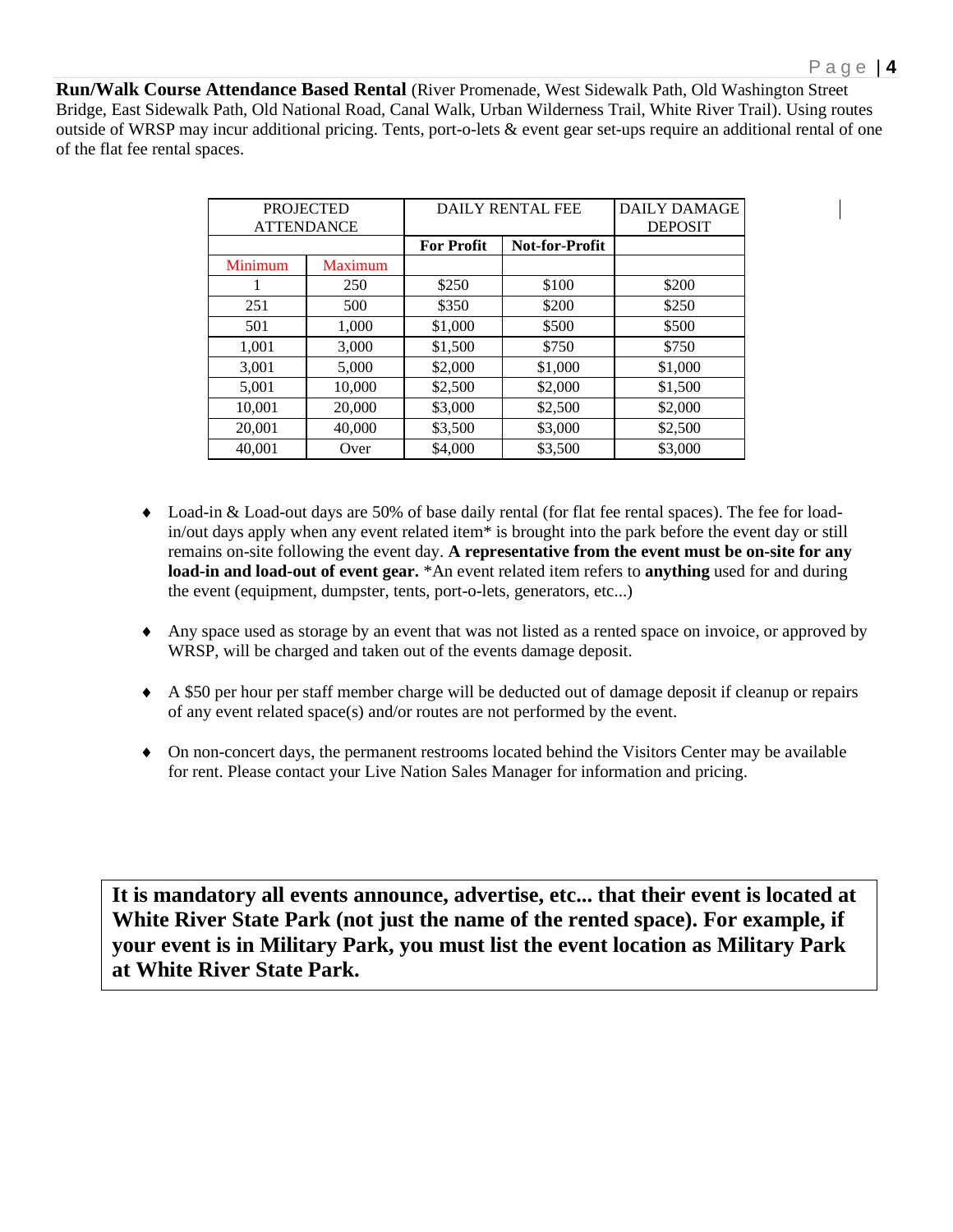| Name of Event:                                                                                                                                                                                                                                                                                                                                                                                                     |                                                                                                                                                             |                                                                                           |                                                                                                     |
|--------------------------------------------------------------------------------------------------------------------------------------------------------------------------------------------------------------------------------------------------------------------------------------------------------------------------------------------------------------------------------------------------------------------|-------------------------------------------------------------------------------------------------------------------------------------------------------------|-------------------------------------------------------------------------------------------|-----------------------------------------------------------------------------------------------------|
|                                                                                                                                                                                                                                                                                                                                                                                                                    |                                                                                                                                                             |                                                                                           |                                                                                                     |
|                                                                                                                                                                                                                                                                                                                                                                                                                    |                                                                                                                                                             |                                                                                           |                                                                                                     |
|                                                                                                                                                                                                                                                                                                                                                                                                                    |                                                                                                                                                             |                                                                                           |                                                                                                     |
|                                                                                                                                                                                                                                                                                                                                                                                                                    |                                                                                                                                                             |                                                                                           |                                                                                                     |
|                                                                                                                                                                                                                                                                                                                                                                                                                    |                                                                                                                                                             |                                                                                           |                                                                                                     |
|                                                                                                                                                                                                                                                                                                                                                                                                                    |                                                                                                                                                             |                                                                                           |                                                                                                     |
| <b>Projected Attendance</b><br>(include attendees, staff,<br>volunteers, animals, etc):                                                                                                                                                                                                                                                                                                                            |                                                                                                                                                             | <b>Media onsite:</b><br>(Yes/No & who)                                                    |                                                                                                     |
| <b>Load-in Date(s):</b><br>Event Date(s):                                                                                                                                                                                                                                                                                                                                                                          |                                                                                                                                                             | <b>Load-in Time(s):</b><br><b>Event Start/End</b><br>Time(s):                             |                                                                                                     |
| <b>Load-out Date(s):</b>                                                                                                                                                                                                                                                                                                                                                                                           |                                                                                                                                                             | Load-out Time(s):                                                                         |                                                                                                     |
| <b>Walk/Run Registration</b><br>Time:                                                                                                                                                                                                                                                                                                                                                                              |                                                                                                                                                             | <b>Walk/Run Starts:</b>                                                                   |                                                                                                     |
| <b>EVENT DESCRIPTION</b><br>• Is your organization: not-for-profit $\Box$ government $\Box$ for-profit<br>٠                                                                                                                                                                                                                                                                                                        | What types of activities are planned for this event?                                                                                                        |                                                                                           | private                                                                                             |
| Will tickets be sold? $\frac{1}{\sqrt{1-\frac{1}{\sqrt{1-\frac{1}{\sqrt{1-\frac{1}{\sqrt{1-\frac{1}{\sqrt{1-\frac{1}{\sqrt{1-\frac{1}{\sqrt{1-\frac{1}{\sqrt{1-\frac{1}{\sqrt{1-\frac{1}{\sqrt{1-\frac{1}{\sqrt{1-\frac{1}{\sqrt{1-\frac{1}{\sqrt{1-\frac{1}{\sqrt{1-\frac{1}{\sqrt{1-\frac{1}{\sqrt{1-\frac{1}{\sqrt{1-\frac{1}{\sqrt{1-\frac{1}{\sqrt{1-\frac{1}{\sqrt{1-\frac{1}{\sqrt{1-\frac{1}{\sqrt{1$<br>٠ | Are you planning to have Food Truck vendor(s) at this event?                                                                                                | If yes, ticket price(s): $\frac{1}{\sqrt{1-\frac{1}{2}}}\left  \frac{f(x)}{g(x)} \right $ |                                                                                                     |
| Will you have alcohol: Please check one:                                                                                                                                                                                                                                                                                                                                                                           | $\blacksquare$ Yes, alcohol will be sold.<br>No alcohol will not be sold or consumed.<br>$\Box$ Alcohol will be available for consumption but not for sale. |                                                                                           | Website info: If you would like to have your event listed on the WRSP website, please give a simple |
| description of your event including contact/event website information:                                                                                                                                                                                                                                                                                                                                             |                                                                                                                                                             |                                                                                           |                                                                                                     |

\_\_\_\_\_\_\_\_\_\_\_\_\_\_\_\_\_\_\_\_\_\_\_\_\_\_\_\_\_\_\_\_\_\_\_\_\_\_\_\_\_\_\_\_\_\_\_\_\_\_\_\_\_\_\_\_\_\_\_\_\_\_\_\_\_\_\_\_\_\_\_\_\_\_\_\_\_\_\_\_\_\_\_

\_\_\_\_\_\_\_\_\_\_\_\_\_\_\_\_\_\_\_\_\_\_\_\_\_\_\_\_\_\_\_\_\_\_\_\_\_\_\_\_\_\_\_\_\_\_\_\_\_\_\_\_\_\_\_\_\_\_\_\_\_\_\_\_\_\_\_\_\_\_\_\_\_\_\_\_\_\_\_\_\_\_\_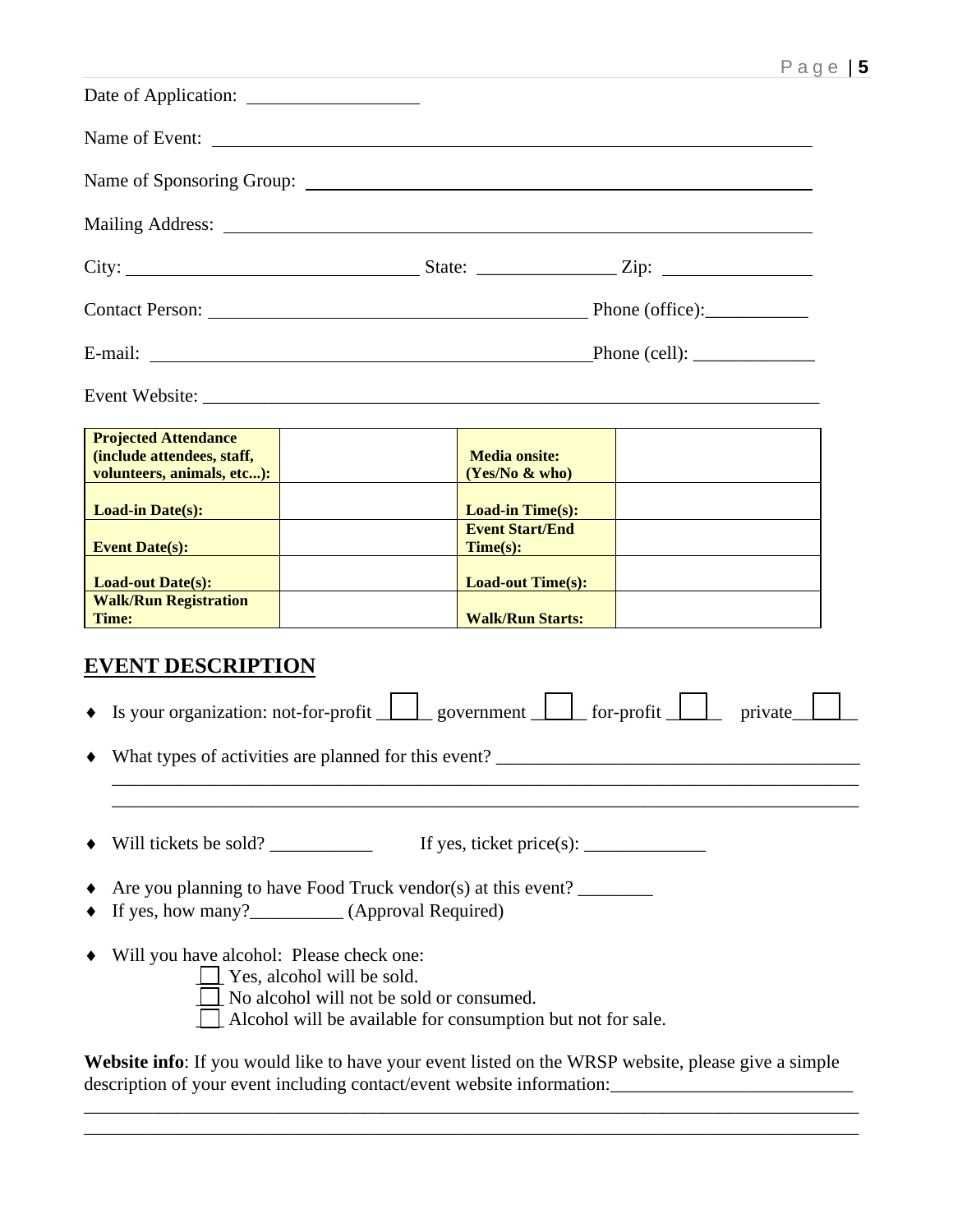## **WHICH AREAS OF THE PARK ARE YOU REQUESTING FOR THIS EVENT?**

| <b>Flat Fee Rental Rates:</b>                                                                                                                          |                                                                                                |
|--------------------------------------------------------------------------------------------------------------------------------------------------------|------------------------------------------------------------------------------------------------|
| Celebration Plaza Only:                                                                                                                                | <b>Bison Plaza:</b>                                                                            |
| Celebration Plaza Amphitheater Only:                                                                                                                   | Promenade Amphitheatre:                                                                        |
| Celebration Plaza + Amphitheater:                                                                                                                      | Locust Grove:                                                                                  |
| The Oval:                                                                                                                                              | Children's Maze:                                                                               |
| Pumphouse Amphitheater:                                                                                                                                | Canal Elbow:                                                                                   |
| Pumphouse Island:                                                                                                                                      | Canal/Butterfly Wall:                                                                          |
| Museum Lawn:                                                                                                                                           | <b>Waterfront Pavilion:</b>                                                                    |
| Old Washington Street Bridge:                                                                                                                          | Full/Family Restroom rental :                                                                  |
| Military Park- Full Park:<br>Military Park Quadrant East:<br>Shelter House Restrooms:                                                                  | Military Park Quadrant South:<br>Military Park Quadrant North:<br>Military Park Quadrant West: |
| <b>Walk/Run Space Fees by Attendance:</b><br>Old Washington Street Bridge:<br>Canal Walk at White River State Park (from the River<br>to West Street): | Old National Road/East Sidewalk Path:<br>Urban Wilderness Trail:<br>Photo Shoot/Filming: ____  |
| River Promenade/West Sidewalk Path:                                                                                                                    |                                                                                                |
|                                                                                                                                                        |                                                                                                |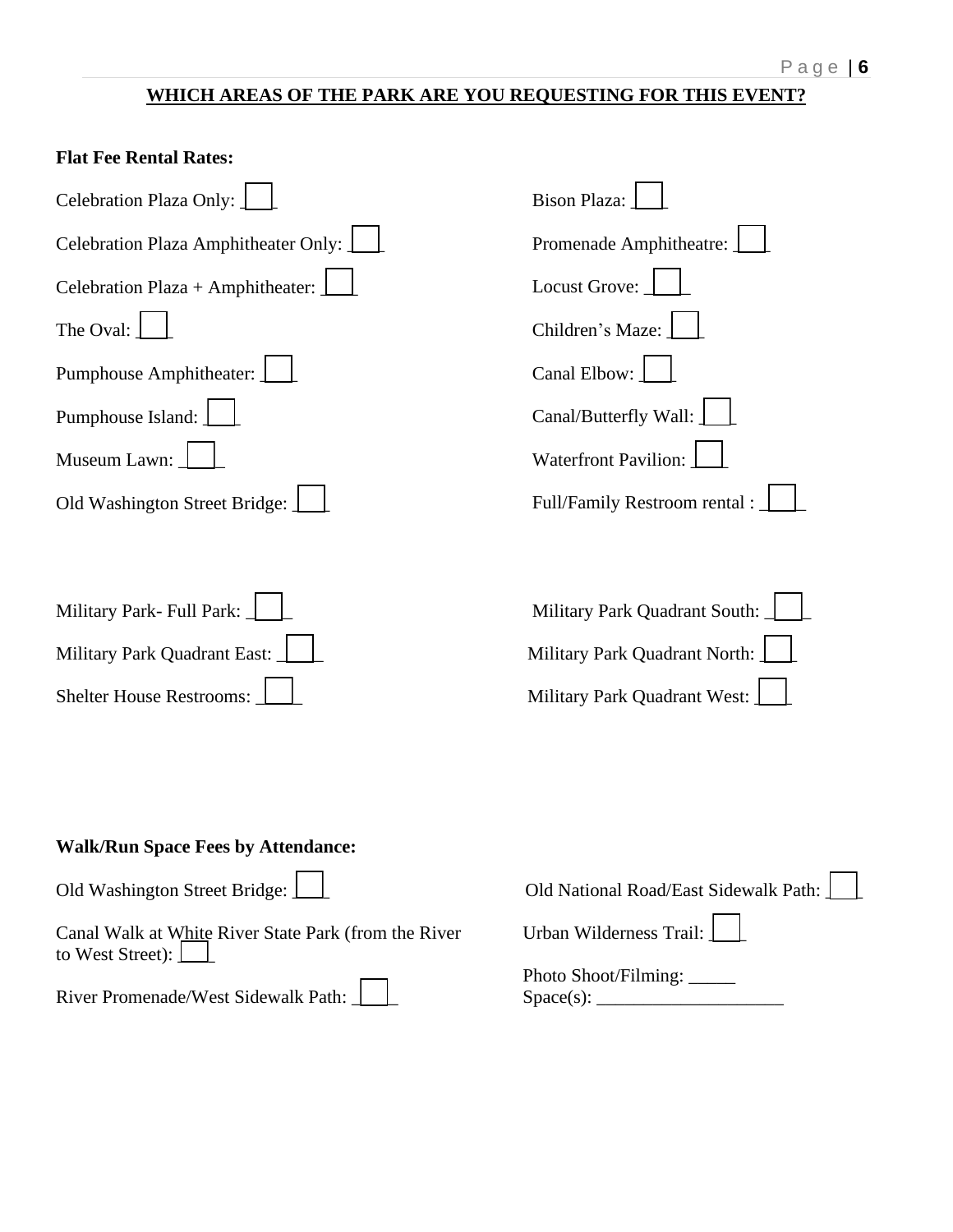*WALKS/ RUNS: New events wanting to utilize any route that goes in front of the Zoo, the WRSP Visitors Center, any entrance/exit into the WRSP surface parking lot & underground parking garage or requires the closure of Washington Street will NOT be approved.* WALKS/ RUNS: Please include a detailed description of your route with start and finish locations and include a map:

\_\_\_\_\_\_\_\_\_\_\_\_\_\_\_\_\_\_\_\_\_\_\_\_\_\_\_\_\_\_\_\_\_\_\_\_\_\_\_\_\_\_\_\_\_\_\_\_\_\_\_\_\_\_\_\_\_\_\_\_\_\_\_\_\_\_\_\_\_\_\_\_\_\_\_\_\_\_\_\_\_\_\_\_\_\_\_\_\_\_\_\_\_\_\_\_\_\_ \_\_\_\_\_\_\_\_\_\_\_\_\_\_\_\_\_\_\_\_\_\_\_\_\_\_\_\_\_\_\_\_\_\_\_\_\_\_\_\_\_\_\_\_\_\_\_\_\_\_\_\_\_\_\_\_\_\_\_\_\_\_\_\_\_\_\_\_\_\_\_\_\_\_\_\_\_\_\_\_\_\_\_\_\_\_\_\_\_\_\_\_\_\_\_\_\_\_ \_\_\_\_\_\_\_\_\_\_\_\_\_\_\_\_\_\_\_\_\_\_\_\_\_\_\_\_\_\_\_\_\_\_\_\_\_\_\_\_\_\_\_\_\_\_\_\_\_\_\_\_\_\_\_\_\_\_\_\_\_\_\_\_\_\_\_\_\_\_\_\_\_\_\_\_\_\_\_\_\_\_\_\_\_\_\_\_\_\_\_\_\_\_\_\_\_\_ \_\_\_\_\_\_\_\_\_\_\_\_\_\_\_\_\_\_\_\_\_\_\_\_\_\_\_\_\_\_\_\_\_\_\_\_\_\_\_\_\_\_\_\_\_\_\_\_\_\_\_\_\_\_\_\_\_\_\_\_\_\_\_\_\_\_\_\_\_\_\_\_\_\_\_\_\_\_\_\_\_\_\_\_\_\_\_\_\_\_\_\_\_\_\_\_\_\_

**Events wanting to utilize the entire Canal Loop, or reserve the Canal beyond West St. to 11th St., must also contact the Cultural Trail at [Request@IndyCulturalTrail.org](mailto:Request@IndyCulturalTrail.org) or [https://indyculturaltrail.org/spaces.](https://indyculturaltrail.org/spaces)**

 Please detail your site clean-up plan (Dumpsters placed in surface parking lot require a bus lane rental): \_\_\_\_\_\_\_\_\_\_\_\_\_\_\_\_\_\_\_\_\_\_\_\_\_\_\_\_\_\_\_\_\_\_\_\_\_\_\_\_\_\_\_\_\_\_\_\_\_\_\_\_\_\_\_\_\_\_\_\_\_\_\_\_\_\_\_\_\_\_\_\_\_\_\_\_\_\_\_\_\_\_\_

\_\_\_\_\_\_\_\_\_\_\_\_\_\_\_\_\_\_\_\_\_\_\_\_\_\_\_\_\_\_\_\_\_\_\_\_\_\_\_\_\_\_\_\_\_\_\_\_\_\_\_\_\_\_\_\_\_\_\_\_\_\_\_\_\_\_\_\_\_\_\_\_\_\_\_\_\_\_\_\_\_\_\_

\_\_\_\_\_\_\_\_\_\_\_\_\_\_\_\_\_\_\_\_\_\_\_\_\_\_\_\_\_\_\_\_\_\_\_\_\_\_\_\_\_\_\_\_\_\_\_\_\_\_\_\_\_\_\_\_\_\_\_\_\_\_\_\_\_\_\_\_\_\_\_\_\_\_\_\_\_\_\_\_\_\_\_

\_\_\_\_\_\_\_\_\_\_\_\_\_\_\_\_\_\_\_\_\_\_\_\_\_\_\_\_\_\_\_\_\_\_\_\_\_\_\_\_\_\_\_\_\_\_\_\_\_\_\_\_\_\_\_\_\_\_\_\_\_\_\_\_\_\_\_\_\_\_\_\_\_\_\_\_\_\_\_\_\_\_ \_\_\_\_\_\_\_\_\_\_\_\_\_\_\_\_\_\_\_\_\_\_\_\_\_\_\_\_\_\_\_\_\_\_\_\_\_\_\_\_\_\_\_\_\_\_\_\_\_\_\_\_\_\_\_\_\_\_\_\_\_\_\_\_\_\_\_\_\_\_\_\_\_\_\_\_\_\_\_\_\_\_

\_\_\_\_\_\_\_\_\_\_\_\_\_\_\_\_\_\_\_\_\_\_\_\_\_\_\_\_\_\_\_\_\_\_\_\_\_\_\_\_\_\_\_\_\_\_\_\_\_\_\_\_\_\_\_\_\_\_\_\_\_\_\_\_\_\_\_\_\_\_\_\_\_\_\_\_\_\_\_\_\_

- Please describe arrangements for security or traffic enforcement:
- Please describe your health and safety plan, including needs for first aid and medical emergencies:
- Power needs: One power drop (which is equivalent to a 110 house outlet) is included with rental. A \$75 fee applies for one additional drop. If more than 2 power drops are needed, you must use a generator. (extension cords, surge protectors, etc... are your responsibility):
- Water needs: Water hook ups are a \$50 fee per event day, per hook up. Event is responsible for additional hoses:
- Wi-Fi needs: Are you interested in renting up to 3 MiFi units from WRSP? Each unit is \$50 per day:

\_\_\_\_\_\_\_\_\_\_\_\_\_\_\_\_\_\_\_\_\_\_\_\_\_\_\_\_\_\_\_\_\_\_\_\_\_\_\_\_\_\_\_\_\_\_\_\_\_\_\_\_\_\_\_\_\_\_\_\_\_\_\_\_\_\_\_\_\_\_\_\_\_\_\_\_\_\_\_\_\_

\_\_\_\_\_\_\_\_\_\_\_\_\_\_\_\_\_\_\_\_\_\_\_\_\_\_\_\_\_\_\_\_\_\_\_\_\_\_\_\_\_\_\_\_\_\_\_\_\_\_\_\_\_\_\_\_\_\_\_\_\_\_\_\_\_\_\_\_\_\_\_\_\_\_\_\_\_\_\_\_ \_\_\_\_\_\_\_\_\_\_\_\_\_\_\_\_\_\_\_\_\_\_\_\_\_\_\_\_\_\_\_\_\_\_\_\_\_\_\_\_\_\_\_\_\_\_\_\_\_\_\_\_\_\_\_\_\_\_\_\_\_\_\_\_\_\_\_\_\_\_\_\_\_\_\_\_\_\_\_\_

\_\_\_\_\_\_\_\_\_\_\_\_\_\_\_\_\_\_\_\_\_\_\_\_\_\_\_\_\_\_\_\_\_\_\_\_\_\_\_\_\_\_\_\_\_\_\_\_\_\_\_\_\_\_\_\_\_\_\_\_\_\_\_\_\_\_\_\_\_\_\_\_\_\_\_\_\_\_\_\_\_

\_\_\_\_\_\_\_\_\_\_\_\_\_\_\_\_\_\_\_\_\_\_\_\_\_\_\_\_\_\_\_\_\_\_\_\_\_\_\_\_\_\_\_\_\_\_\_\_\_\_\_\_\_\_\_\_\_\_\_\_\_\_\_\_\_\_\_\_\_\_\_\_\_\_\_\_\_\_\_\_

Please describe/detail the site plan of your event & attach a site map: \_\_\_\_\_\_\_\_\_\_\_\_\_\_\_\_\_\_\_\_\_\_\_\_\_

 $\blacklozenge$  Parking Plans: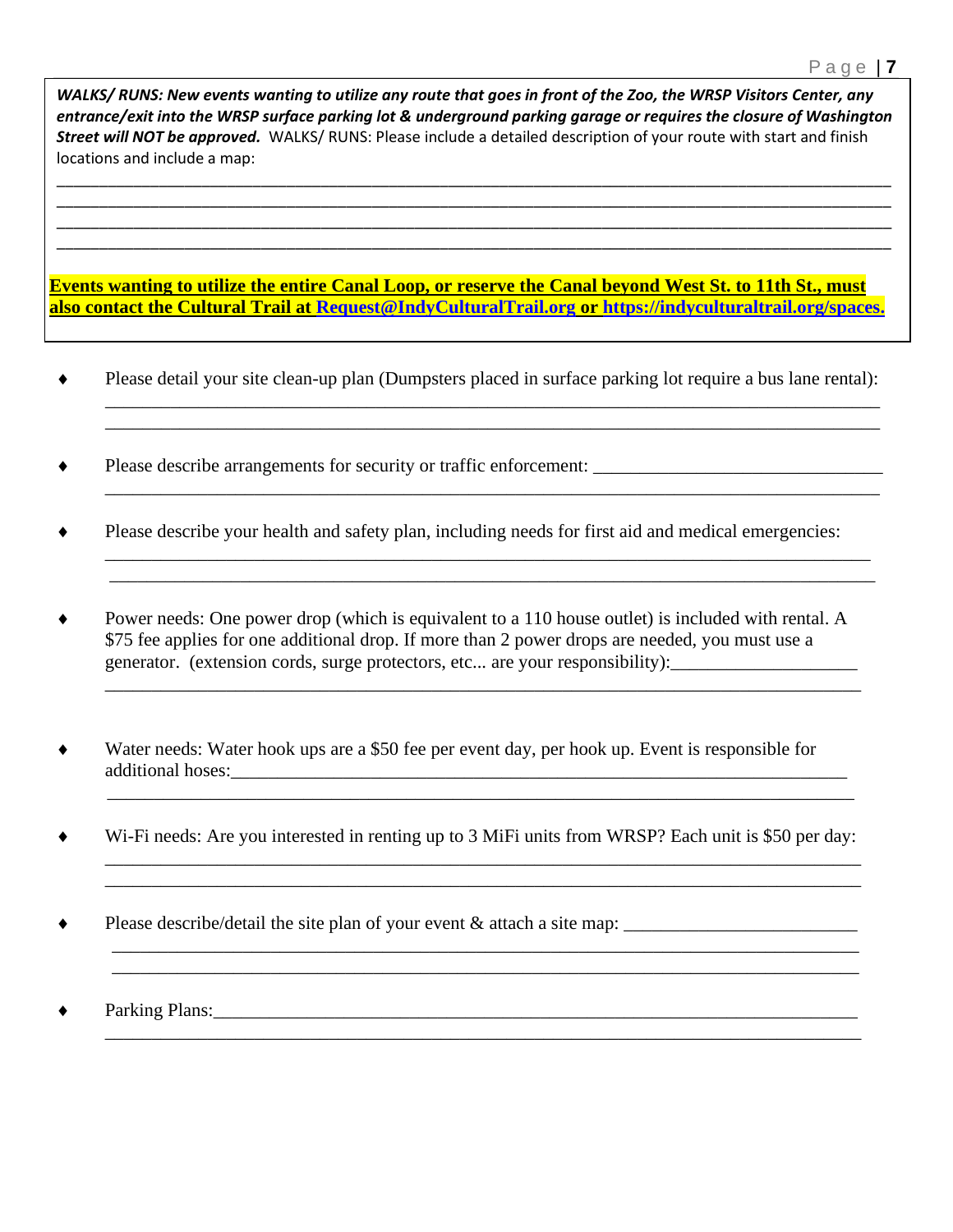#### **Live Nation & White River State Park Development Commission Standard Insurance Requirements for Special Use Permits**

- Certificate of Insurance should list as additional insured: White River State Park Development Commission, and Live Nation Worldwide, Inc.
- Live Nation Worldwide, Inc. must be listed as the certificate holder with the address at 9348 Civic Center Drive, Beverly Hills, CA 90210.

**PUBLIC EVENTS** must provide the following insurance:

- a. **Premises and operations Commercial General Liability:** \$1 million per occurrence and \$2 million aggregate.
- b. **Products Liability:** \$2 million.
- c. **Personal and Advertising Injury:** \$1 million per occurrence and \$2 million aggregate.
- d. **Damage to Property of Others:** \$100,000
- e. **Medical Expense:** \$5,000 per person
- f. **Commercial Automobile Liability for Owned and Non-Owned Automobiles:** \$1 million combined single limit or per occurrence for bodily injury and property damage. Garage liability coverage may be required for persons operating parking areas.
- g. **Excess Liability and/or Umbrella Coverage:** \$5 million. Include liquor liability in coverage.
- h. **Worker's Compensation:** For entities that purchase Worker's compensation insurance, the amount per employee is \$1 million per accident, Coverage B \$1 million per disease, and Employer's Liability \$1 million aggregate for all diseases. Indiana law requires firms to show proof of ability to pay injured workers, but firms can be self-insured. Partnerships and sole proprietors are not required to purchase Worker's Compensation Insurance.
- i. **Other Insurance:** The Commission or the Executive Director may require other insurance. Examples of other possible Insurance include Professional Liability/Errors and Omissions - \$100,000 per person and \$300,000 per occurrence, or for aircraft or watercraft.
- j. **Liquor Liability:** \$1 million per occurrence and \$2 million aggregate.

**PRIVATE EVENTS** must provide the following insurance:

- a. **Personal Liability:** \$1 million per occurrence
- b. **Medical Expense:** \$5,000 per person
- c. **Excess Liability and/or Umbrella Coverage:** Only as needed to bring amount of coverage for any of the above categories up to amount required.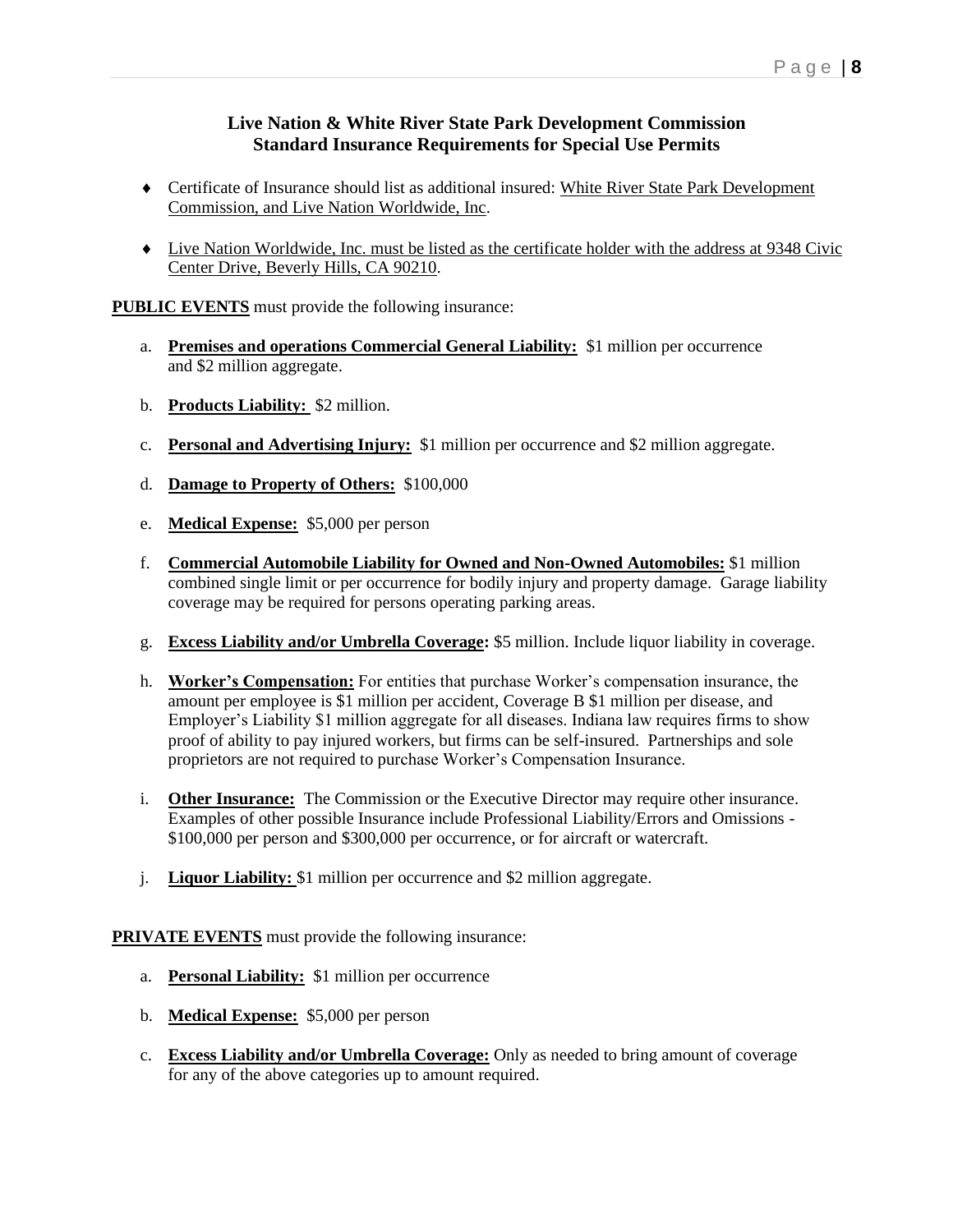### **WHITE RIVER STATE PARK SPECIAL EVENT GUIDELINES**

Thank you for choosing White River State Park for your special event. We look forward to having you in the Park and ask that you follow these rules to ensure that your event goes smoothly and that Park resources are protected. Failure to comply with these rules could result in the partial or total loss of your damage deposit. Best wishes for a safe and successful event!

### **Walk-through/Logistics meeting**

 Once application has been accepted, and no less than two weeks prior to date of your event, you are responsible for scheduling the "walk-through" of your event with the Parks' Events Team. The purpose of the walk-through is to review Park policies and procedures, discuss on-site logistics and event details, as well as answer any questions you may have. Any first time event at the Park is required to have a site visit months in advance of their event, as well as a walk through.

### **Vehicles**

- WRSP does not allow vehicles on Park green space without prior approval from WRSP staff or management. This also includes inside Historic Military Park at White River State Park. Failure to comply with this guideline may result in a fine of each vehicle as follows: cars \$100.00, standard trucks \$150.00 and larger vehicles \$300.
- Unauthorized vehicles must be moved when asked by a park employee to avoid any fines.
- If permission is granted, a protective material must be placed under the vehicle to prevent damage, staining and/or the contamination of Park grounds.
- Duradeck is available to rent, please contact your Live Nation Sales Manager for pricing. Events are responsible for having plywood/protective material under any event gear that may cause damage to Park space. If not brought by event, and the Park feels damages will occur without it, the Park may charge the event for the use of Duradeck or plywood.

## **Park staff have the authority at any time to prohibit vehicular traffic throughout the park in order to secure the safety of all visitors and maintain the integrity of the park spaces.**

### **Parking Options**

- There is a fee to park in the White River State Park underground parking garage and surface lot.
	- ◊ Surface Lot at White River State Park: Spaces are priced by the hour or event day rate and not available for a total buyout. The Surface Lot will not be available if there is a concert at The Amphitheater@WRSP.\*
	- ◊ White River State Park Garage: Spaces are priced by the hour or can be pre-paid and reserved. \*
	- ◊ Ohio Street & Senate Ave Surface Lot: Lot available after 6:30 p.m. weekdays, and all day Saturdays/ Sundays. Spaces are priced by the hour or pre-paid and reserved.\*
	- ◊ If holding your event at Waterfront Pavilion or Bison Plaza: please contact Lauren Julian, Guest Services Manager for the Indianapolis Zoo to make parking arrangements ljulian@indyzoo.com.

\*Please contact your Live Nation Sales Manager at 317-249-2712 to make arrangements to pre-pay for parking for your guests or more information.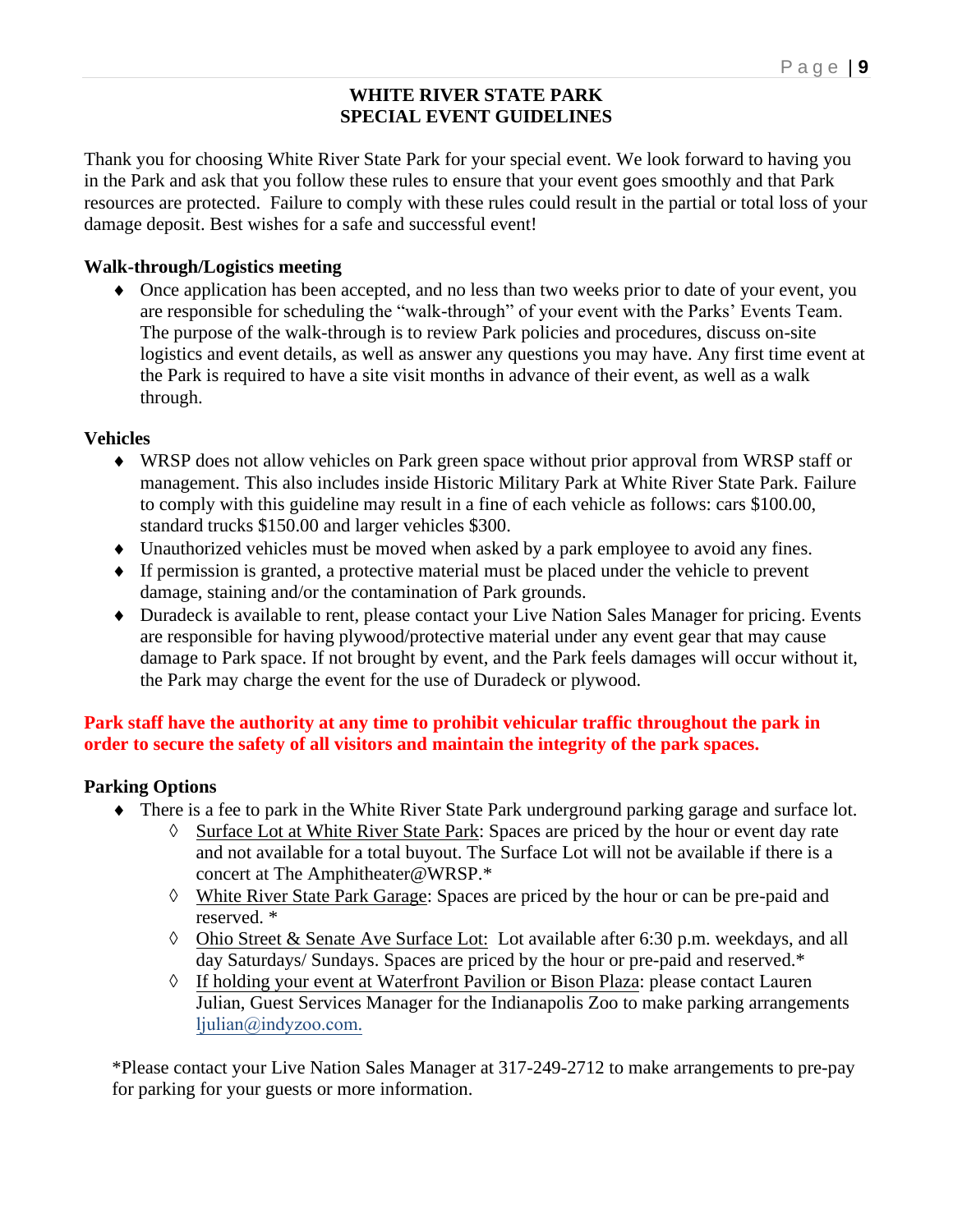**Please contact your Live Nation Sales Manager if you would like the suggested vendor list (tents, tables, port-o-lets, generators, security, golf carts, etc…).**

### **Tents, Staging & All Other Event Related Gear**

- Any tents for events on Old Washington Street Bridge and the Museum Lawn must be weighed down, not staked.
- You are responsible for contacting Indiana811.org to confirm irrigation lines before any tent is staked.
- $\bullet$  Stage size & location must have prior approval from WRSP.

## **Dumpster, Trash Removal & General Clean- Up**

- Please place all trash *in* a trash receptacle. You are responsible for securing additional receptacles and hauling your trash away. *If trash is not removed or overfills a receptacle, any fees for trash removal will be retained from the damage deposit at the rate of \$50 per hour per staff member.*
- Any event wanting to do chalk art or use chalk to mark their route must get prior approval from park. The approved areas must be washed off immediately following event. Prior approval from park event staff is required to leave chalk beyond the event related days. If tape is used to mark route, it must be removed at the end of your event.
- Spray paint is not permitted anywhere in White River State Park.
- Any event promoting the use of confetti or silly string at their event needs to keep in mind that all of those items must be out of the space following the event to avoid a clean-up charge.
- Prior to hanging your event signage on Park property, please discuss with your Live Nation Sales Manager how you plan to secure signage, as some methods may not be permitted.
- Event is responsible for cleaning up any trash/signage/tape along their walk/run route.
- $\blacklozenge$  WRSP may approve an event to utilize 1/4 of their dumpster or possibly rent 1/2 of the dumpster to event. Inquire about utilizing the recycling dumpster.

### **Animal Waste Clean-Up**

 Any event allowing attendees to bring pets must make sure the animal is on a leash and that ALL pet waste is picked up. There will be a \$100 per pet clean-up per staff member fee charged to the event if pet waste is left in space after the event.

### **Port-o-lets**

- You are responsible for securing the appropriate number of port-o-lets for your event (recommended amount per attendees depends on the type of event).
- Port-o-lets are to be placed in designated areas approved by Park staff.
- If port-o-lets require hoses for a water source, the vendor or event must supply the hose.
- Clean up of space after port-o-lets are picked up is the events' responsibility (loose paper towels, etc..)

### **Historic Shelter House restrooms (Historic Military Park at White River State Park)**

 White River State Park will clean and stock restrooms before event. Your event *must* provide staff to monitor and maintain clean restrooms throughout your entire event. Restrooms must be in good, clean condition at the end of each day of your event to avoid additional cleaning fees. The capacity for usage is limited, please check with your Live Nation Sales Manager for details and rates.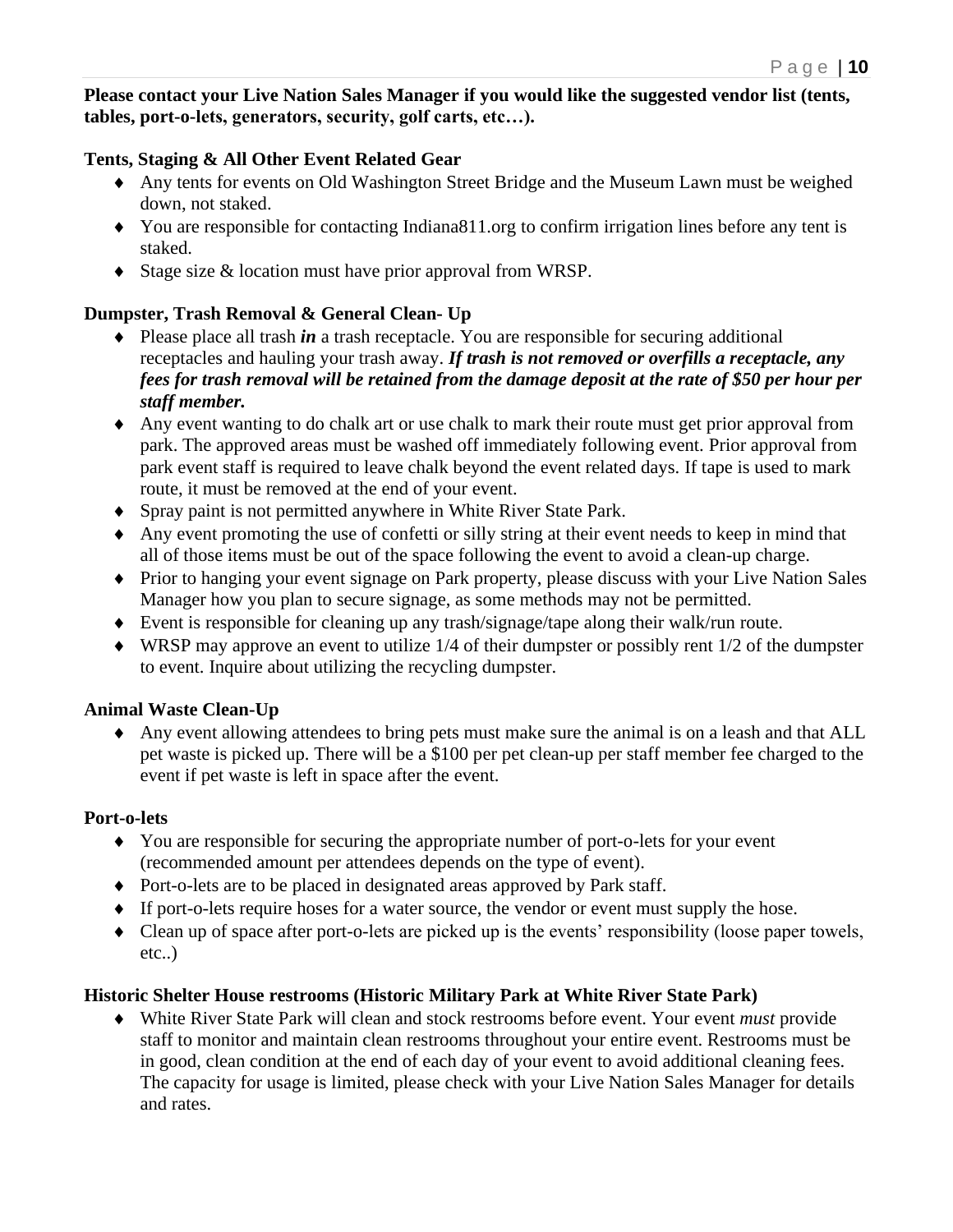### **Food and Drink**

- Please contact your Live Nation Sales Manager for a list of preferred catering companies.
- *NO open flames (portable grills, cooking stoves) of any kind are allowed at WRSP without approval from the Park's Executive Director.* The dumping/discarding of hot coals or grease on Park property is not allowed! If either is found after an event, the amount for cleaning and removal will be retained from the damage deposit.
- Any space where alcohol will be served and/or consumed MUST have some type of fencing around it.
- Food truck vendors must be approved by White River State Park. If approved, the WRSP Events Team will designate appropriate placement of the food truck. A list of preferred Food Trucks and guidelines can be obtained by contacting your Live Nation Sales Manager. Space rental is required for food truck vendors and it is mandatory they have plywood/cardboard placed under their trucks/trailers.

### **Security**

- WRSP may require events to have police/security on-site during their event. Events expecting 5,000 or more attendees may be required to have additional security. Please contact your Live Nation Sales Manager for more details.
- If you are requesting a lane closure with the City, you must also have police to direct traffic.
- WRSP is not responsible for event related items (tents, generators, etc...) left overnight and recommends that an event hires security to watch over their items. Please remember that security must be on foot, or in a golf cart, and are not permitted to drive their vehicles into the space and park overnight.

### **Drones**

Must receive prior written approval from the WRSP Executive Director.

### **Fireworks**

To help protect the animals at the Indianapolis Zoo, fireworks are not permitted

### **Photos taken during event**

 Any high resolution/professional images taken during your event at WRSP are to be shared with your Live Nation Sales Manager post event to be used for marketing.

### **Sponsorship Agreements**

 If your event has received a sponsorship discount from WRSP but does not adhere to the agreement, the discount may be revoked and/or not be available to you the following year.

## **Rental Fee Refunds:**

 The Park will refund 50% of prepaid fees when cancellations are made at least 30 days before the event. Cancellations made less than 30 days before the event will result in the forfeiture of the entire rental fee.

*All events are rain or shine. White River State Park does not offer a backup plan and/or additional spaces for inclement weather. Please plan accordingly and have your event related emergency and weather back-up plans in place before the walk through meeting.*